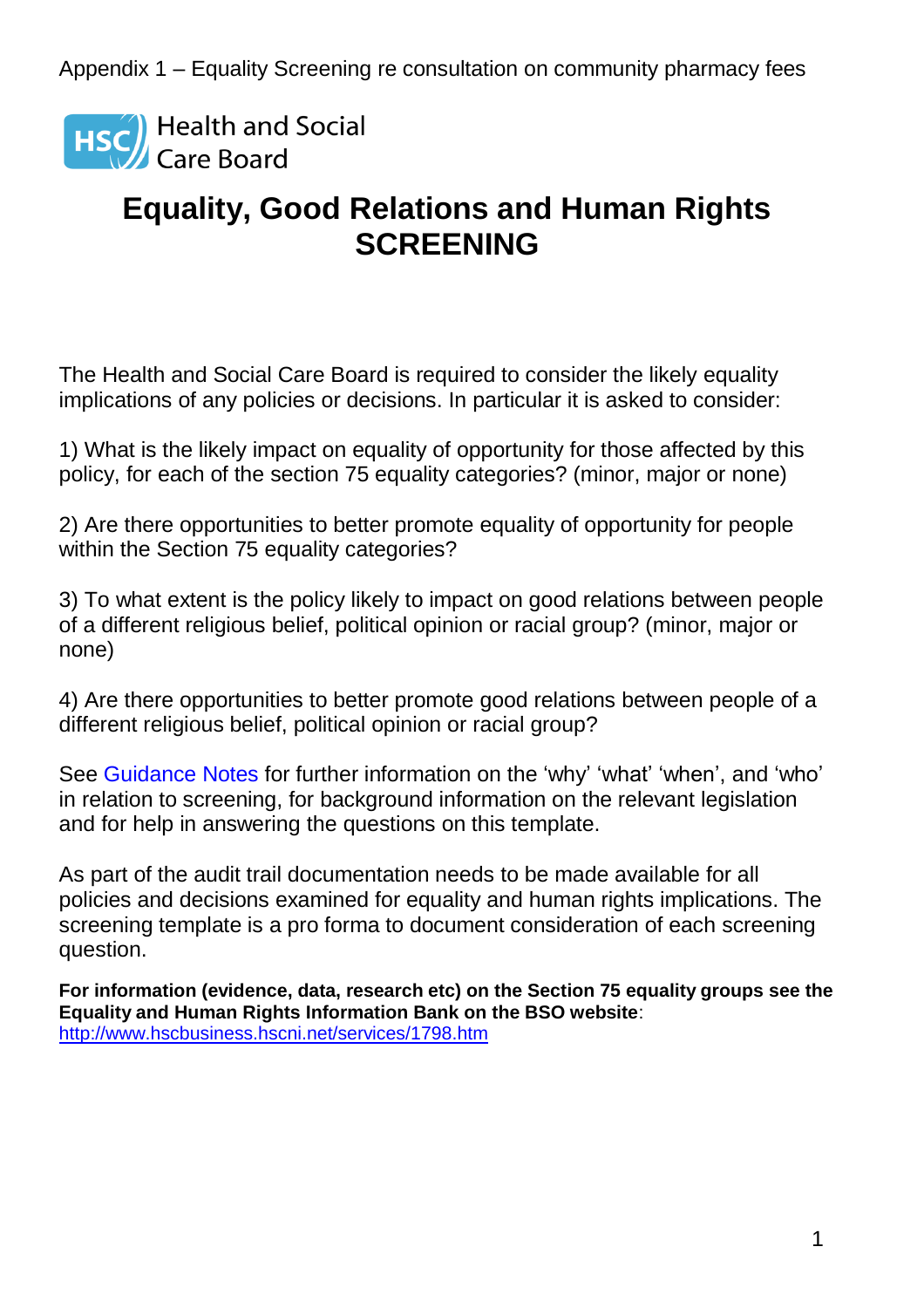

# **Equality, Good Relations and Human Rights SCREENING TEMPLATE**

## **(1) INFORMATION ABOUT THE POLICY OR DECISION**

## **1.1 Title of policy or decision**

**Community Pharmacy Fees for 2021/22 (global sum fees)**

#### **1.2 Description of policy or decision**

There are essentially three elements of the community pharmacy financial envelope: global sum fees, non-global sum fees and allowed retained profit. The HSCB is required to set the fees for community pharmacy services each year, following consultation.

#### **Global sum fees**

The pharmacy global sum provides the core dispensing and practice fees for community pharmacy.

The global sum comprises three elements – practice allowance to cover professional services, ordinary dispensing fees and multiple dispensing fees. The practice allowance has historically been fixed at circa £18k per pharmacy per year and the dispensing fees are adjusted, based upon projections on volume of activity, to ensure that the global sum investment is at the targeted amount.

Constraints are financial – there is a limit on public sector spending; the global sum amount has historically been linked to the Doctors and Dentists pay Review Board (DDRB). The DDRB uplift for 2021/22 is not yet known, but a working assumption is that it will be between 2.5% and 3%.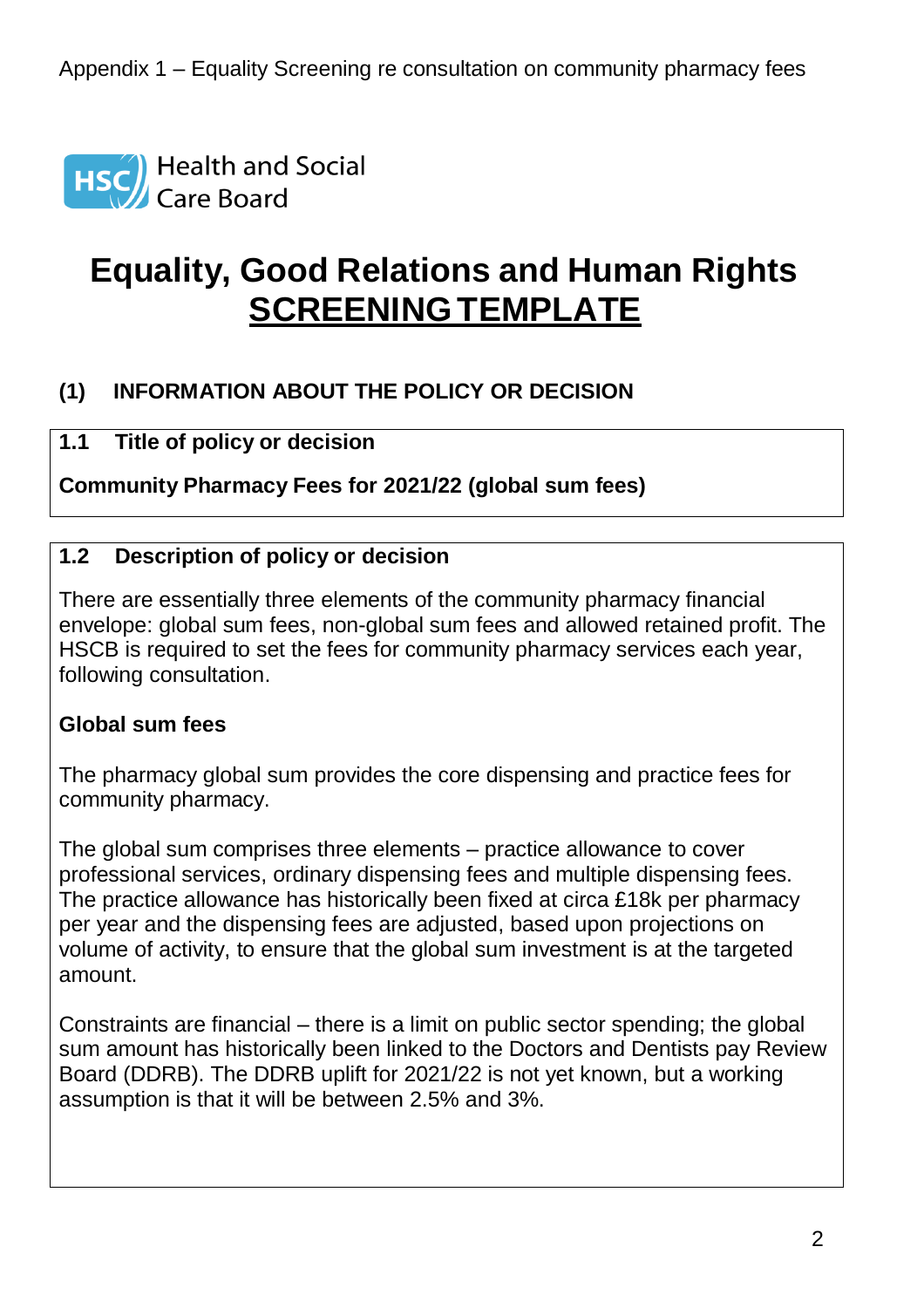## **Non-global sum fees**

Changes to a number of fees were consulted upon at the end of 2015/16. It was decided not to implement changes at that point and this position remains.

### **1.3 Main stakeholders affected (internal and external)**

- Community Pharmacy Contractors
- Community Pharmacy NI
- Business Services Organisation
- Health and Social Care Board
- Actual or potential service users

Community pharmacy contractors and their staff are the main parties to be affected. Pharmacists are contracted to dispense medicines and must comply with prescription orders. Therefore, patients should not be affected. However, it is recognised that some patients receive medicines packaged in a particular way to support compliance. This is not facilitated within the Drug Tariff rules but has grown up through time in the absence of a service specification. With changes to fees, pharmacists may adjust how such medicines are packaged. Such arrangements developed out-with pharmacy contractual obligations. Two additional funding streams of £4m and £3m have gone into the provision of compliance support and a service specification has been developed. It is anticipated that implementation of this specification will lead to a diminution of the rate of growth of multiple dispensing.

#### **1.4 Other policies or decisions with a bearing on this policy or decision**

- **what are they?**
- **who owns them?**

There has been a longstanding dispute between the DH and Community Pharmacy NI, which represents pharmaceutical contractors, in respect of the overall financial package available to community pharmacy, linked to the development of a new community pharmacy contract. There have been three judicial reviews taken by CPNI against the DHSSPS and the HSCB with respect to elements of reimbursement.

The first Judicial Review resulted in a declaration of unlawfulness in respect of the way contractors were being remunerated through the Drug Tariff. A compensation package was subsequently negotiated, followed by intensive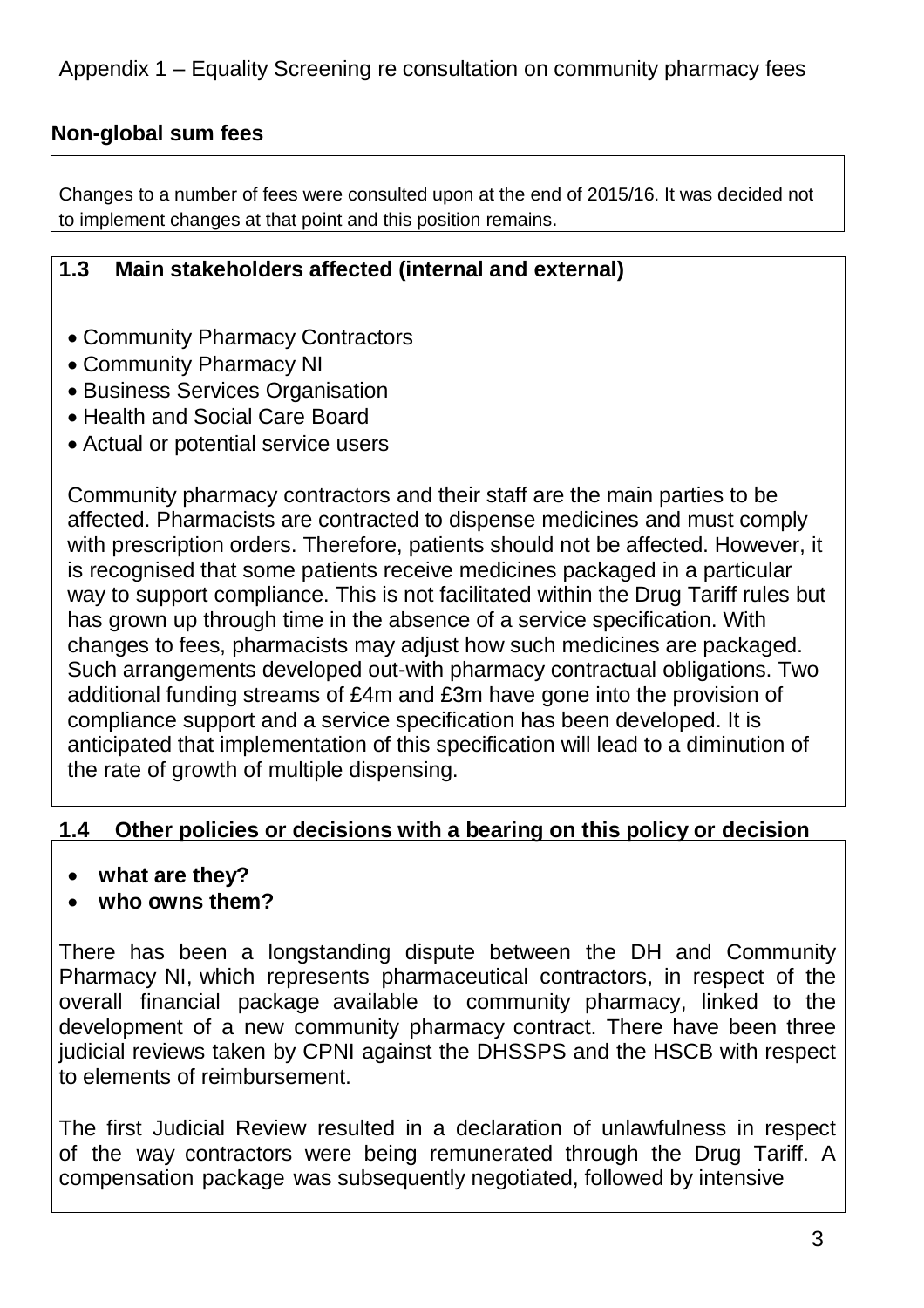work to establish a lawful Drug Tariff, negotiate a fair and reasonable remuneration package and develop a contract framework.

A second Judicial Review was initiated in June 2011 to challenge the new Drug Tariff and the processes associated with its inception. The judgement found in favour of CPNI in relation to process, but no financial penalty.

The DH/HSCB had intended to appeal but on 7th December 2012, following a cross- appeal by CPNI, an agreement was reached which concluded the litigation process. This agreement included a payment of £7m and £6m over a two year period linked to the delivery of a Cost of Service Investigation (COSI). No further payments have been provided and as COSI has been delayed, CPNI sought a third Judicial Review which was heard in June and

September 2015. This was delivered in in February 2016 and completely dismissed the claims by CPNI awarding costs to DoH. The COSI process has concluded and DOH set a financial envelope of £104m plus £3m for the period 18/19 and 19/20.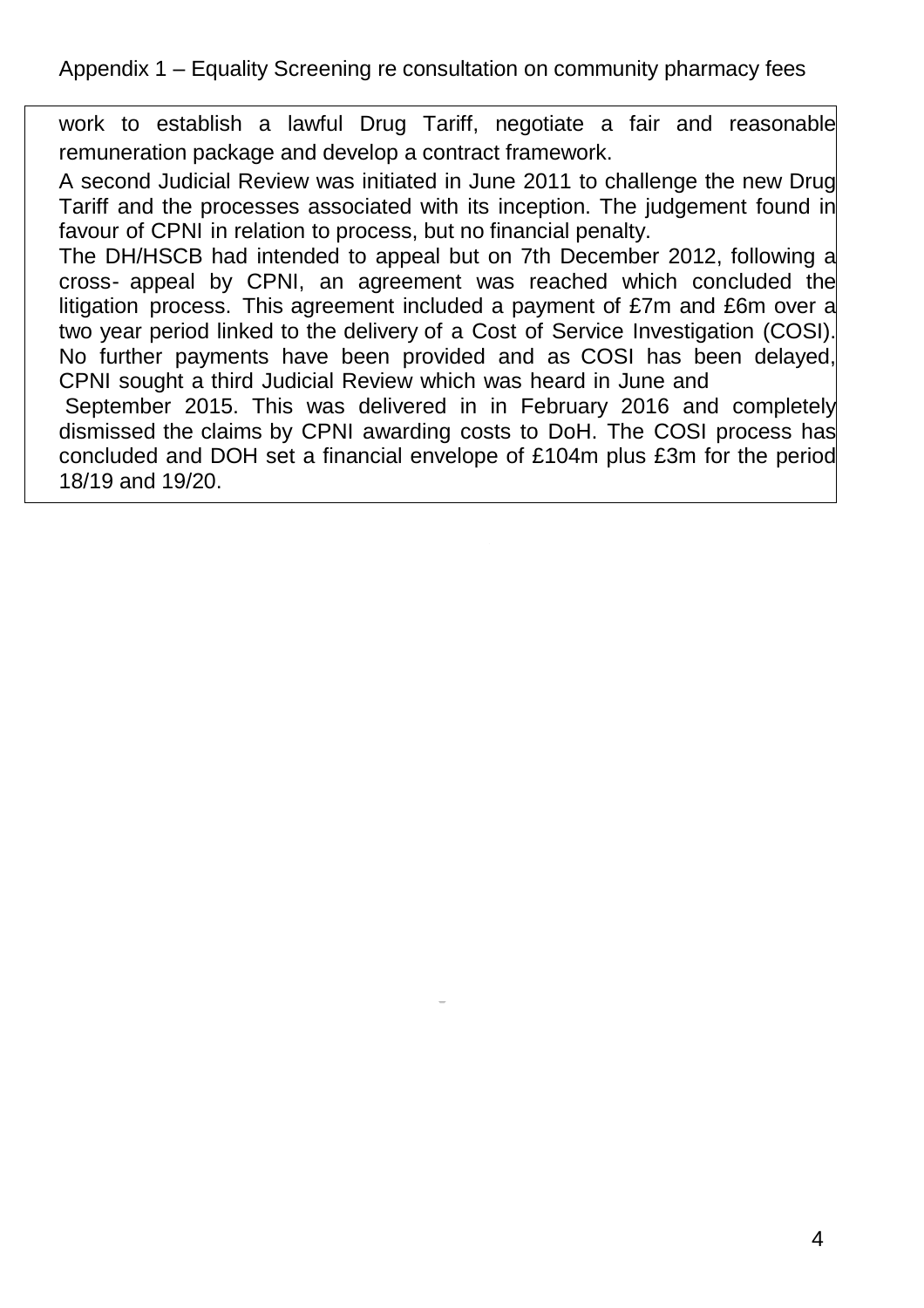#### **(2) CONSIDERATION OF EQUALITY AND GOOD RELATIONS ISSUES AND EVIDENCE USED**

**2.1 Data Gathering**

**What information did you use to inform this equality screening? For example previous consultations, statistics, research, Equality Impact Assessments (EQIAs), complaints. Provide details of how you involved stakeholders, views of colleagues, service users, staff side or other stakeholders.**

- Previous responses received to consultations on fees
- Representations made in association with the ongoing judicial review
- Ongoing discussions with Community Pharmacy NI
- Financial and prescription volume modelling taken from BSO.

#### **2.2 Quantitative Data**

**Who is affected by the policy or decision? Please provide a statistical profile. Note if policy affects both staff and service users, please provide profile for both.**

| Category         | What is the makeup of the affected group? (%) Are there any<br>issue or problems? For example, a lower uptake that needs to<br>be addressed or greater involvement of a particular group? |
|------------------|-------------------------------------------------------------------------------------------------------------------------------------------------------------------------------------------|
| Gender           | 68% of pharmacists registered with the PSNI are Female                                                                                                                                    |
|                  | 32% of pharmacists registered with the PSNI are Male                                                                                                                                      |
| Age              | 8% of pharmacists registered with the PSNI are aged under 25                                                                                                                              |
|                  | 40% of pharmacists registered with the PSNI are aged 26-35                                                                                                                                |
|                  | 28% of pharmacists registered with the PSNI are aged 36-45                                                                                                                                |
|                  | 16% of pharmacists registered with the PSNI are aged 46-55                                                                                                                                |
|                  | 6% of pharmacists registered with the PSNI are aged 56-65                                                                                                                                 |
|                  | 1% of pharmacists registered with the PSNI are aged over 65                                                                                                                               |
| Religion         | 52% of pharmacists registered with the PSNI are Roman Catholic                                                                                                                            |
|                  | 38% of pharmacists registered with the PSNI are other Christian                                                                                                                           |
|                  | denominations                                                                                                                                                                             |
|                  | 1% of pharmacists registered with the PSNI are other Religious                                                                                                                            |
|                  | denominations                                                                                                                                                                             |
| <b>Political</b> | 34% are from the Nationalist Community                                                                                                                                                    |
| Opinion          | 25% are from the Unionist Community                                                                                                                                                       |
| <b>Marital</b>   | 66% of pharmacists registered with the PSNI are married                                                                                                                                   |
| <b>Status</b>    | 30% of pharmacists registered with the PSNI are single                                                                                                                                    |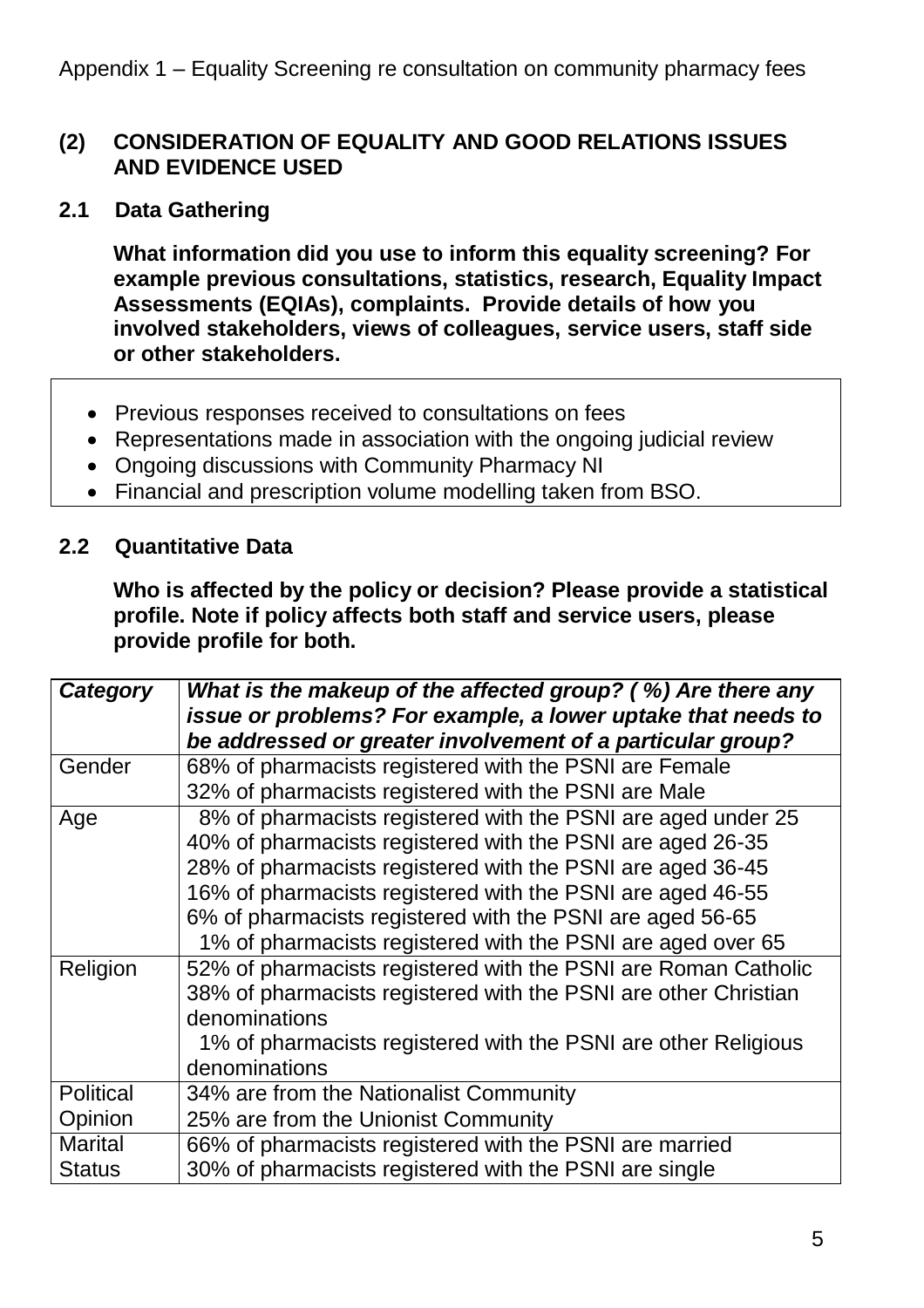|                            | 3% of pharmacists registered with the PSNI are divorced,<br>separated or widowed                                                         |
|----------------------------|------------------------------------------------------------------------------------------------------------------------------------------|
| Dependent<br><b>Status</b> | 43% of pharmacists registered with the PSNI report having no<br>dependents                                                               |
|                            | 54% of pharmacists registered with the PSNI report having<br>children                                                                    |
|                            | 2% of pharmacists registered with the PSNI report having<br>dependents with a disability                                                 |
|                            | 5% of pharmacists registered with the PSNI report having<br>dependants who are older people and/or have a disability                     |
| <b>Disability</b>          | 2% of pharmacists registered with the PSNI report having a<br>disability                                                                 |
| <b>Ethnicity</b>           | 98% of pharmacists registered with the PSNI are White<br>2% of pharmacists registered with the PSNI are from other ethnic<br>backgrounds |
| Sexual<br>Orientation      | 97% of pharmacists registered with the PSNI reported a sexual<br>orientation towards a different sex                                     |
|                            | 3% of pharmacists registered with the PSNI reported a sexual<br>orientation either towards same sex or towards same and different        |
|                            | sex                                                                                                                                      |

#### **Source: Pharmaceutical Society NI (2020)**

Please note that the information above relates to all pharmacists registered with the Pharmaceutical Society Northern Ireland, not community pharmacists specifically. The information is not available for community pharmacists.

Please note also that information is not available in relation to nonpharmacist staff employed by community pharmacy contractors.

#### **2.3 Qualitative Data**

**What are the different needs, experiences and priorities of each of the categories in relation to this policy or decision and what equality issues emerge from this? Note if policy affects both staff and service users, please discuss issues for both.**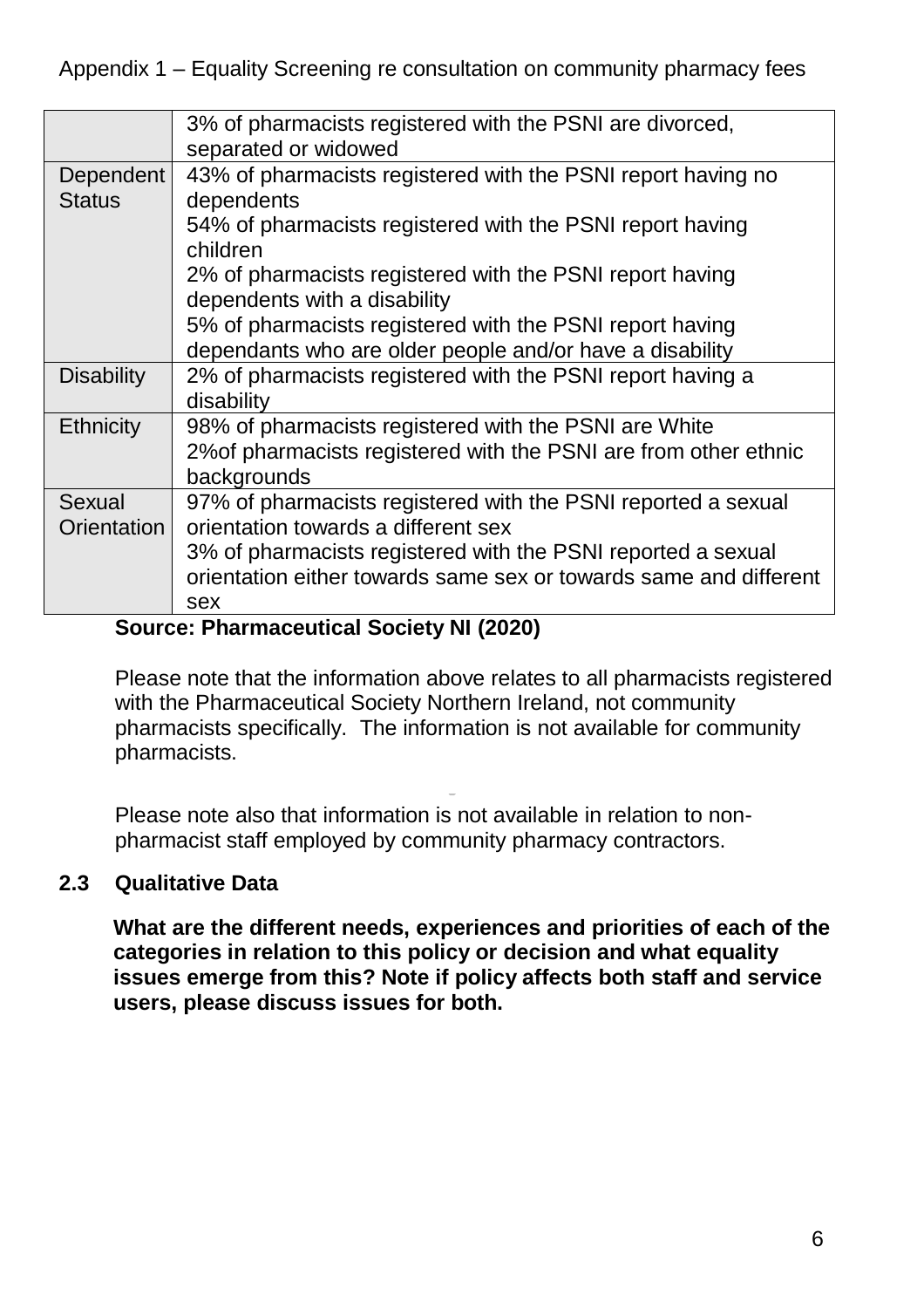| Category                        | <b>Needs and Experiences</b>                                                                                                                                                                                                                                                                                                                                     |
|---------------------------------|------------------------------------------------------------------------------------------------------------------------------------------------------------------------------------------------------------------------------------------------------------------------------------------------------------------------------------------------------------------|
| Gender                          | Whilst information in relation to gender is not readily available,<br>there is evidence of a slight bias towards females in the age<br>group 25-59 years from lower socio economic backgrounds in<br>accessing health and social care services.                                                                                                                  |
| Age                             | Older people and the very young consume a greater proportion<br>of health and social care resources than the rest of the<br>population. DH figures show that 70% of the population is taking<br>medicines to treat or prevent ill-health or to enhance well- being<br>at any one time. Three out of four people aged over 75 are<br>taking prescribed medicines. |
| Religion                        | None.                                                                                                                                                                                                                                                                                                                                                            |
| <b>Political</b><br>Opinion     | None.                                                                                                                                                                                                                                                                                                                                                            |
| <b>Marital</b><br><b>Status</b> | None.                                                                                                                                                                                                                                                                                                                                                            |
| Dependent<br><b>Status</b>      | None.                                                                                                                                                                                                                                                                                                                                                            |
| <b>Disability</b>               | There is evidence to show that people with disabilities have<br>difficulty accessing health and social care services but there is no<br>information available in respect of access to dispensing services.                                                                                                                                                       |
| Ethnicity                       | There is evidence to show that certain minority ethnic groups<br>have difficulty accessing health and social care services but there<br>is no information available in respect of access to dispensing<br>services.                                                                                                                                              |
| Sexual                          | None.                                                                                                                                                                                                                                                                                                                                                            |
| Orientation                     |                                                                                                                                                                                                                                                                                                                                                                  |

#### **2.4 Multiple Identities**

**Are there any potential impacts of the policy or decision on people with multiple identities? For example; disabled minority ethnic people; disabled women; young Protestant men; and young lesbians, gay and bisexual people.**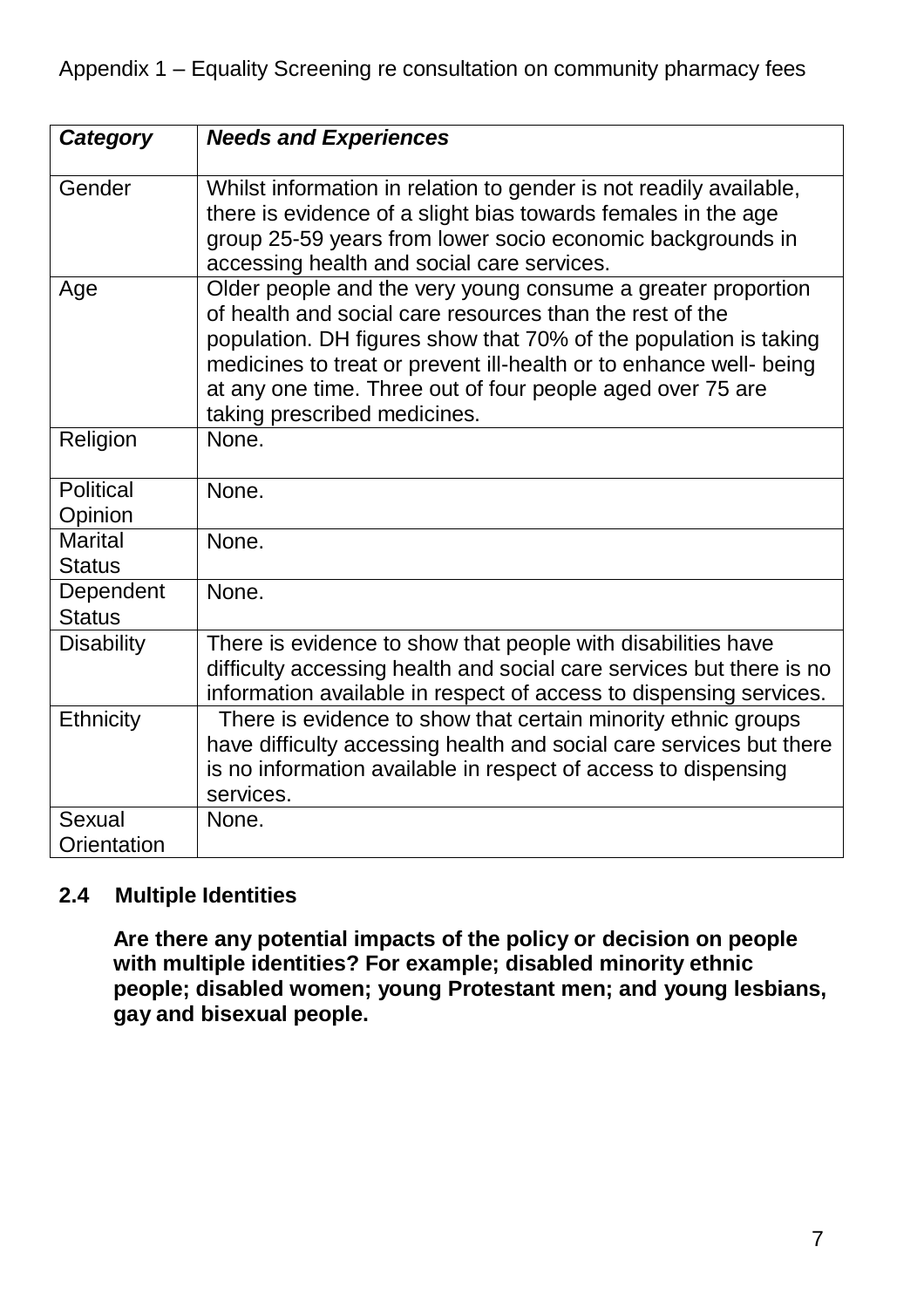There is no information available to identify the potential impact on people with multiple identities.

**2.5 Based on the equality issues you identified in 2.2 and 2.3, what changes did you make or do you intend to make in relation to the policy or decision in order to promote equality of opportunity?**

| In developing the policy or decision<br>what did you do or change to<br>address the equality issues you<br><i>identified?</i> | What do you intend to do in future<br>to address the equality issues you<br><i>identified?</i>                                                           |
|-------------------------------------------------------------------------------------------------------------------------------|----------------------------------------------------------------------------------------------------------------------------------------------------------|
| There is no scope to make proposals<br>to change the structure of the global<br>sum fees at present.                          | The DH and HSCB have<br>commenced work on a needs<br>assessment project for provision of<br>pharmaceutical services by<br>community pharmacy contractors |

#### **2.6 Good Relations**

**What changes to the policy or decision – if any – or what additional measures would you suggest to ensure that it promotes good relations? (refer to guidance notes for guidance on impact)**

| Group    | <i><b>Impact</b></i> | <b>Suggestions</b> |
|----------|----------------------|--------------------|
| Religion | No further impact.   | No suggestions.    |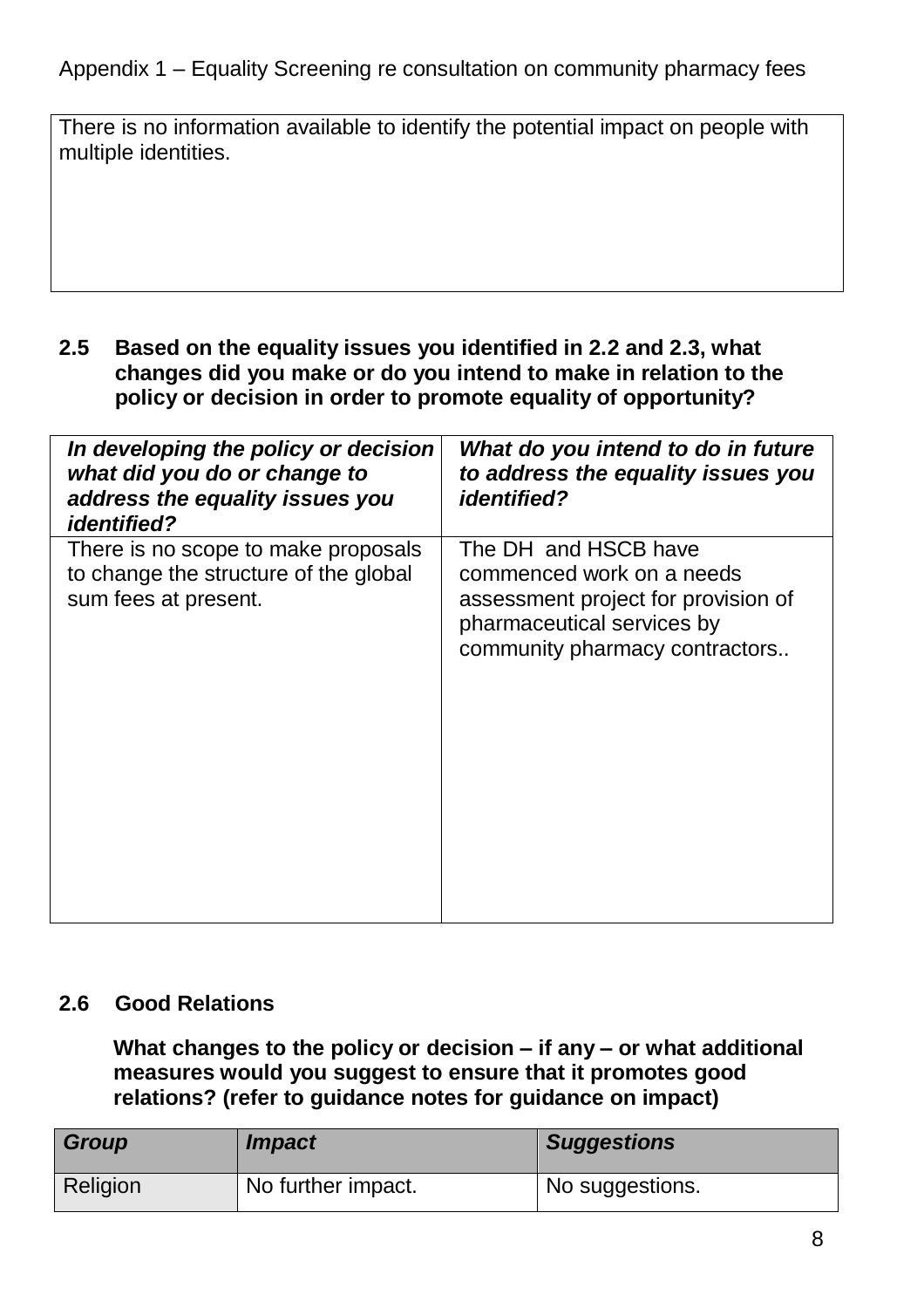| <b>Political Opinion</b> | No further impact. | No suggestions.              |
|--------------------------|--------------------|------------------------------|
| <b>Ethnicity</b>         | No further impact. | <sup>1</sup> No suggestions. |

#### **(3) SHOULD THE POLICY OR DECISION BE SUBJECT TO A FULL EQUALITY IMPACT ASSESSMENT?**

A full equality impact assessment (EQIA) is usually confined to those policies or decisions considered to have major implications for equality of opportunity.X

#### **How would you categorise the impacts of this decision or policy? (refer to guidance notes for guidance on impact)**

**Do you consider that this policy or decision needs to be subjected to a full equality impact assessment?**

## **Please tick:**

**Please tick:**

| Major impact      |   |
|-------------------|---|
| Minor impact      |   |
| No further impact | X |

| Yes |  |
|-----|--|
| No  |  |

Please give reasons for your decisions.

The global sum investment will be adjusted taking into account DDRB recommendations.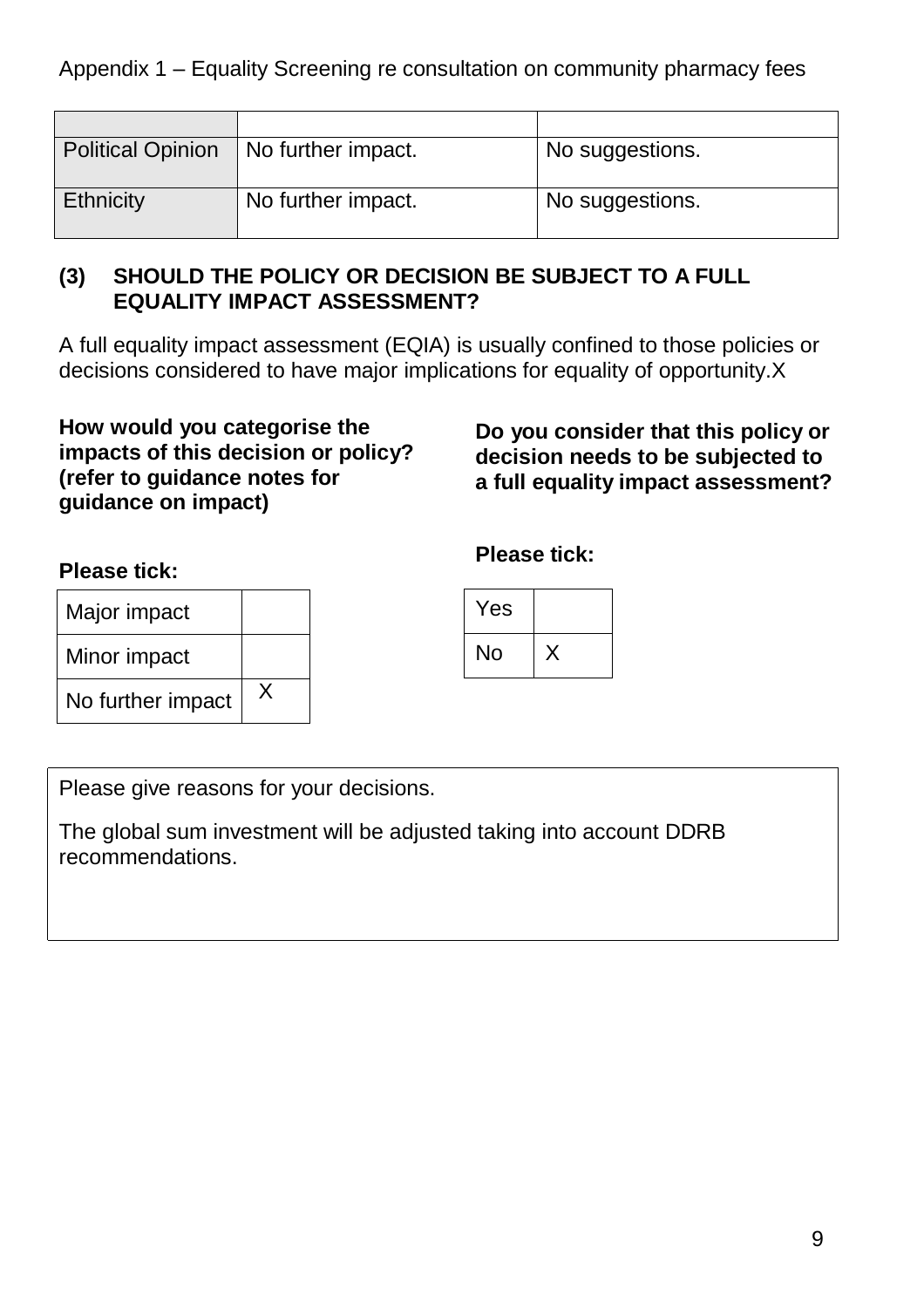## **(4) CONSIDERATION OF DISABILITY DUTIES**

**4.1 In what ways does the policy or decision encourage disabled people to participate in public life and what else could you do to do so?**

| How does the policy or decision<br>currently encourage disabled<br>people to participate in public life? | What else could you do to encourage<br>disabled people to participate in<br>public life? |  |
|----------------------------------------------------------------------------------------------------------|------------------------------------------------------------------------------------------|--|
| Pharmacy services are widely                                                                             | Further development of pharmacy                                                          |  |
| accessible and provide a primary                                                                         | services such as commissioning of                                                        |  |
| healthcare facility for all patients.                                                                    | compliance support services.                                                             |  |
| Pharmacies can provide patients with                                                                     | Development of pharmacy infrastructure                                                   |  |
| disabilities additional support such                                                                     | such that premises are fully accessible                                                  |  |
| that they can participate in public life.                                                                | by people with disabilities.                                                             |  |

#### **4.2 In what ways does the policy or decision promote positive attitudes towards disabled people and what else could you do to do so?**

| How does the policy or decision<br>currently promote positive<br>attitudes towards disabled<br>people?                                             | What else could you do to promote<br>positive attitudes towards disabled<br>people?                                                                                                                                                                                                                                                  |
|----------------------------------------------------------------------------------------------------------------------------------------------------|--------------------------------------------------------------------------------------------------------------------------------------------------------------------------------------------------------------------------------------------------------------------------------------------------------------------------------------|
| The pharmacy global sum and non-<br>global sum fees are applicable to<br>services available to all patients and<br>therefore no group is excluded. | Through the development of new<br>contract models, further services such as<br>compliance support will be<br>commissioned. The implementation of a<br><b>Quality Assurance Framework will also</b><br>offer additional assurance in relation to<br>provision of information to and access to<br>services for people with disability. |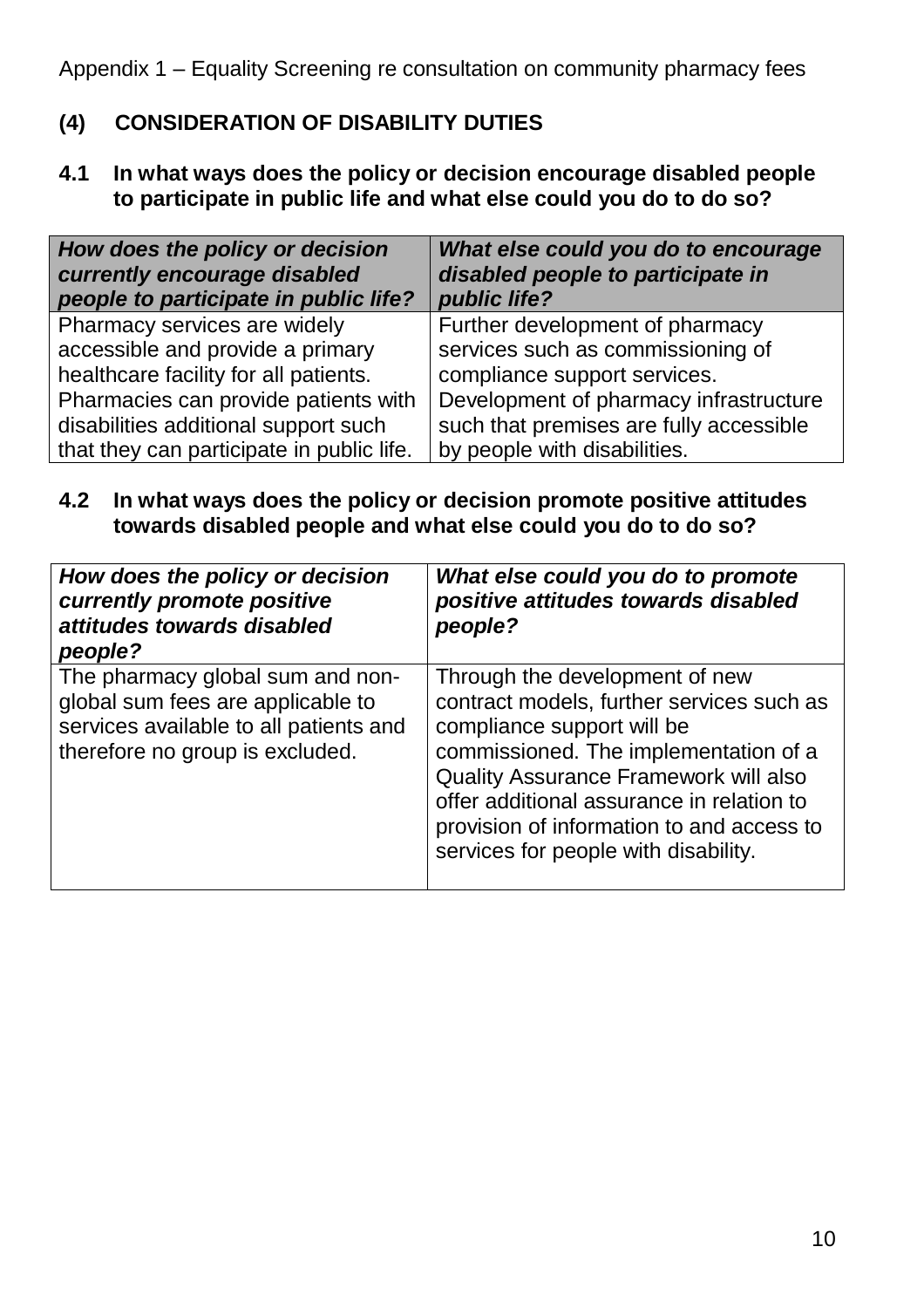## **(5) CONSIDERATION OF HUMAN RIGHTS**

## **5.1 Does the policy or decision affect anyone's Human Rights? Complete for each of the articles**

| <b>ARTICLE</b>                                                                                                | Yes/No    |
|---------------------------------------------------------------------------------------------------------------|-----------|
| Article 2 – Right to life                                                                                     | <b>No</b> |
| Article 3 - Right to freedom from torture, inhuman or<br>degrading treatment or punishment                    | <b>No</b> |
| Article 4 – Right to freedom from slavery, servitude &<br>forced or compulsory labour                         | <b>No</b> |
| Article 5 - Right to liberty & security of person                                                             | <b>No</b> |
| Article 6 – Right to a fair & public trial within a reasonable<br>time                                        | <b>No</b> |
| Article 7 - Right to freedom from retrospective criminal law<br>& no punishment without law                   | <b>No</b> |
| Article 8 – Right to respect for private & family life, home<br>and correspondence.                           | <b>No</b> |
| Article 9 - Right to freedom of thought, conscience &<br>religion                                             | <b>No</b> |
| Article 10 - Right to freedom of expression                                                                   | <b>No</b> |
| Article 11 - Right to freedom of assembly & association                                                       | <b>No</b> |
| Article 12 – Right to marry & found a family                                                                  | <b>No</b> |
| Article 14 - Prohibition of discrimination in the enjoyment<br>of the convention rights                       | <b>No</b> |
| 1 <sup>st</sup> protocol Article 1 – Right to a peaceful enjoyment of<br>possessions & protection of property | <b>No</b> |
| $1st$ protocol Article 2 – Right of access to education                                                       | <b>No</b> |

*If you have answered no to all of the above please move onto to move on to Question 6 on monitoring*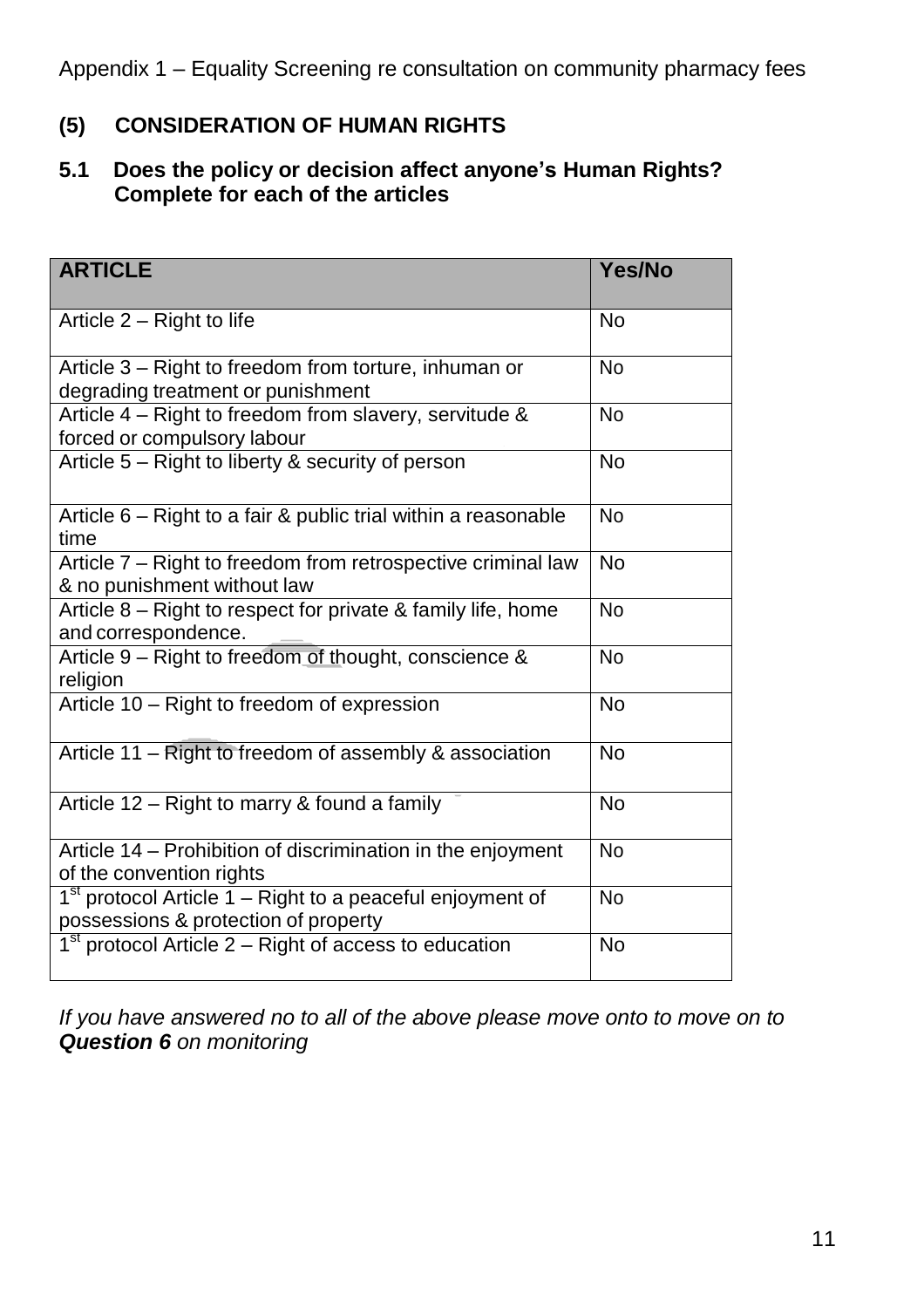**5.2 If you have answered yes to any of the Articles in 5.1, does the policy or decision interfere with any of these rights? If so, what is the interference and who does it impact upon?**

| <b>List the Article</b><br><b>Number</b> | Interfered with?<br>Yes/No | What is the<br>interference and<br>who does it<br>impact upon? | Does this raise any<br>legal issues?*<br>Yes/No |
|------------------------------------------|----------------------------|----------------------------------------------------------------|-------------------------------------------------|
|                                          |                            |                                                                |                                                 |

*\* It is important to speak to your line manager on this and if necessary seek legal opinion to clarify this*

**5.3 Outline any actions which could be taken to promote or raise awareness of human rights or to ensure compliance with the legislation in relation to the policy or decision.**



## **(6) MONITORING**

**6.1 What data will you collect in the future in order to monitor the effect of the policy or decision on any of the categories (for equality of opportunity and good relations, disability duties and human rights?**

| <b>Equality &amp; Good</b><br><b>Relations</b> | <b>Disability Duties</b>  | <b>Human Rights</b>       |
|------------------------------------------------|---------------------------|---------------------------|
| It is envisaged that the                       | It is envisaged that the  | It is envisaged that the  |
| needs assessment                               | needs assessment          | needs assessment          |
| process currently being                        | process currently being   | process currently being   |
| undertaken by the DH                           | undertaken by the DH      | undertaken by the DH      |
| and HSCB will inform                           | and HSCB will inform      | and HSCB will inform      |
| future considerations on                       | future considerations on  | future considerations on  |
| equality, good relations,                      | equality, good relations, | equality, good relations, |
| disability and human                           | disability and human      | disability and human      |
| rights.                                        | rights.                   | rights.                   |